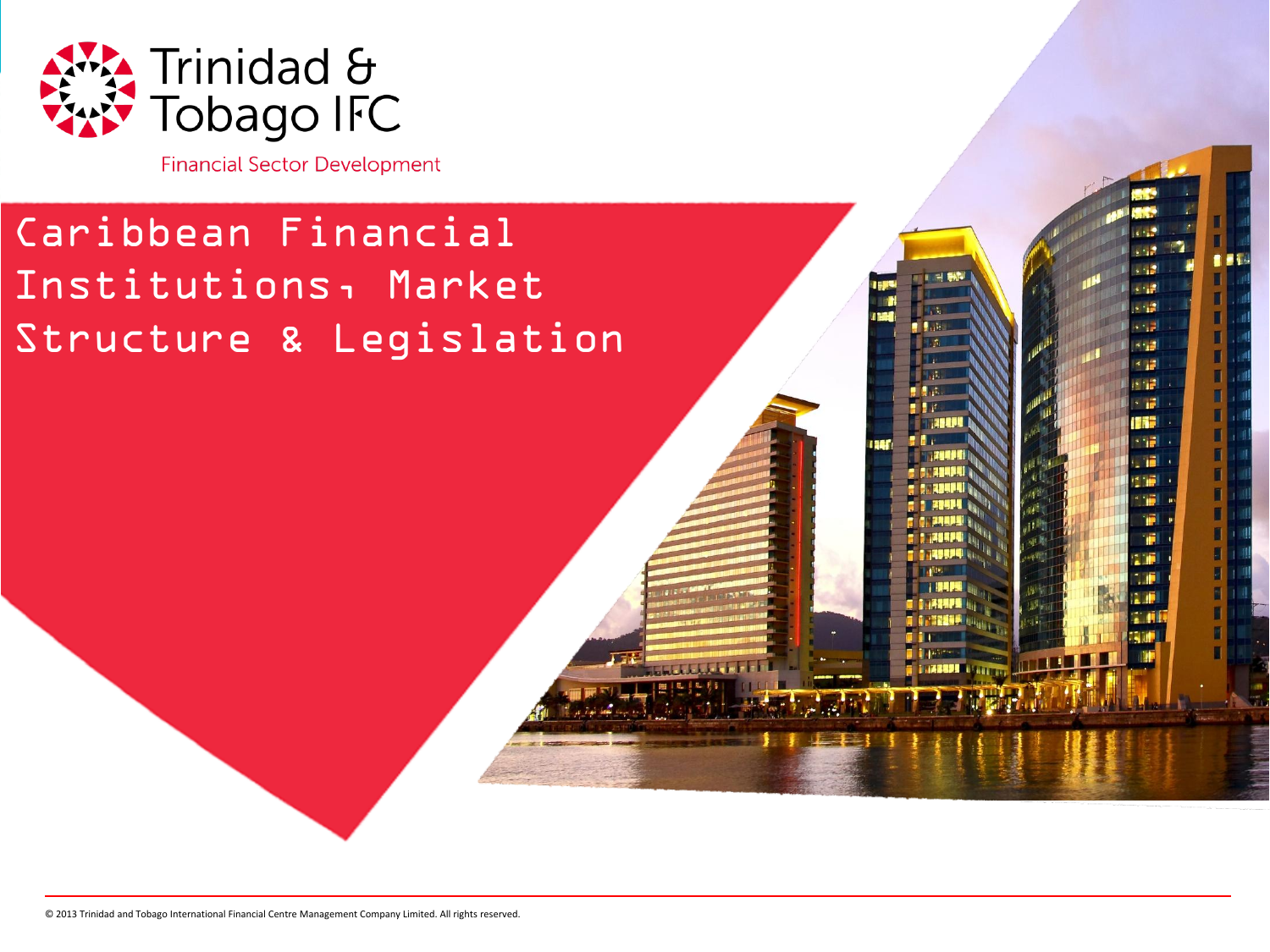# Objectives & Initiatives

**Overall objectives for Trinidad & Tobago IFC**

- Diversify Trinidad & Tobago economy beyond energy sector
- Create quality employment opportunities
- Support development of Trinidad & Tobago's economy

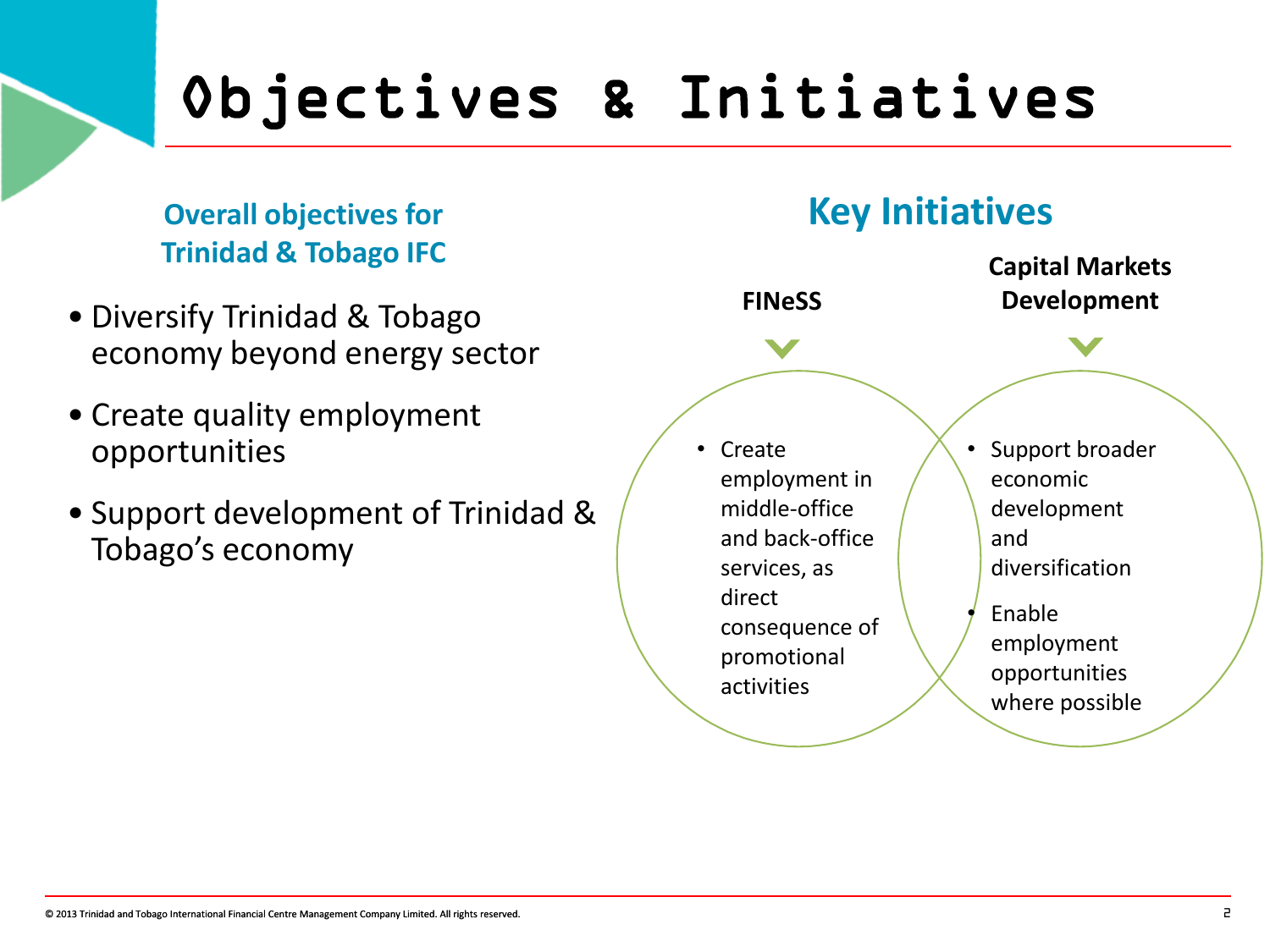## FINANCIAL INSTITUTION SUPPORT SERVICES

FINeSS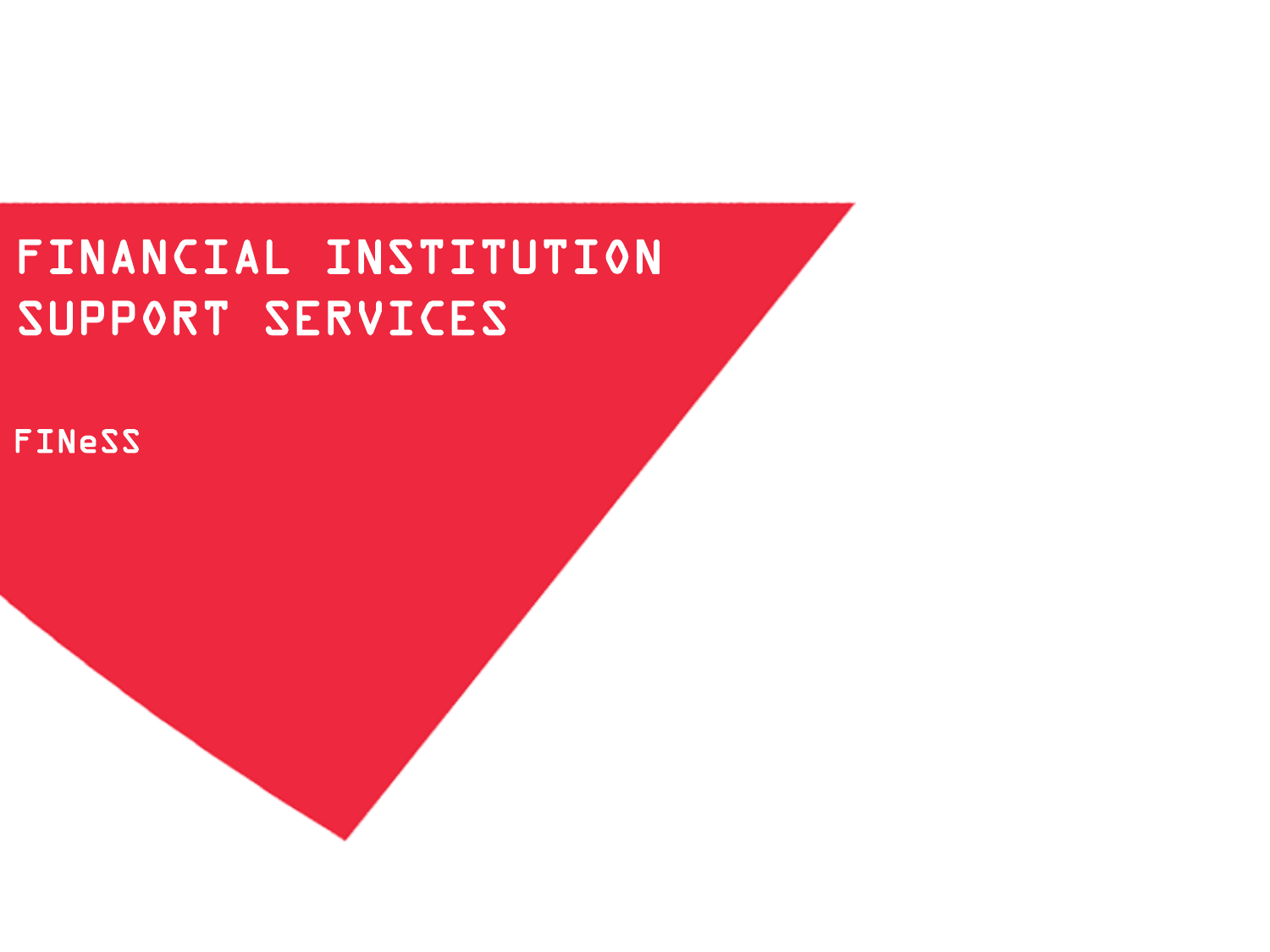#### Trinidad and Tobago"s Value Proposition as a "Nearshore Location"

**Right-sourcing assessment framework: location comparison**

#### **Caribbean Region**

#### **Central/South**

| Value     |                                                            |                                                                                                    |                                                                                                                        | <u>SILIMANESII ILMANESI MALLILILLI</u>                                                                        |                                                                                                              |                                                                                                       | <b>America Region</b>                                                                                                                 |                                                                                                   |                                                                                                                                        |  |
|-----------|------------------------------------------------------------|----------------------------------------------------------------------------------------------------|------------------------------------------------------------------------------------------------------------------------|---------------------------------------------------------------------------------------------------------------|--------------------------------------------------------------------------------------------------------------|-------------------------------------------------------------------------------------------------------|---------------------------------------------------------------------------------------------------------------------------------------|---------------------------------------------------------------------------------------------------|----------------------------------------------------------------------------------------------------------------------------------------|--|
|           | <b>Proposition</b><br>Component                            | <b>Trinidad &amp;</b><br><b>Tobago</b>                                                             | <b>Bahamas</b>                                                                                                         | <b>Barbados</b>                                                                                               | ┊Jamaica                                                                                                     | <b>Dominican</b><br>Republic                                                                          | ∶Colombia                                                                                                                             | Mexico                                                                                            | Costa Rica                                                                                                                             |  |
|           | Near-shore<br>location and<br><b>Eastern time</b><br>:zone |                                                                                                    |                                                                                                                        |                                                                                                               |                                                                                                              |                                                                                                       |                                                                                                                                       |                                                                                                   |                                                                                                                                        |  |
|           | Labour force<br>with strong<br><b>English skills</b>       |                                                                                                    |                                                                                                                        |                                                                                                               |                                                                                                              |                                                                                                       |                                                                                                                                       |                                                                                                   |                                                                                                                                        |  |
|           | <b>Total labour</b><br>force                               | ~520K                                                                                              | ~200K                                                                                                                  | ~160K                                                                                                         | ~1.2M                                                                                                        | $-4.4M$                                                                                               | $-22M$                                                                                                                                | ~50M                                                                                              | $-2.2M$                                                                                                                                |  |
|           | Average<br>annual BPO<br>salary levels<br>:(US\$)          | $~514 - 18K$                                                                                       | $-$ \$30-34K                                                                                                           | $-$ \$23-27K                                                                                                  | $-$ \$19-23K                                                                                                 | $-$ \$19-23K                                                                                          | $-$ \$8-12K                                                                                                                           | $-$ \$9-14K                                                                                       | $-$ \$16-24K                                                                                                                           |  |
| $3.$ Risl |                                                            | Low<br>(stable<br>political<br>system,<br>established<br><b>English law</b><br>and<br>regulations) | Low<br>(safe<br>environment,<br>stable political:<br>system,<br>compliant<br>legislation,<br>modern<br>infrastructure) | Low<br>(mature)<br>jurisdiction,<br>stable political<br>system, well<br>regulated<br>business<br>environment) | <b>Medium</b><br>(stable political:<br>system,<br>relatively poor<br>infrastructure.<br>high crime<br>rates) | High<br>(relatively<br>stable political<br>system, poor<br>infrastructure<br>and high crime<br>rates) | <b>Medium</b><br>(relatively stable<br>political system,<br>high level of drug:<br>trafficking,<br>relatively poor<br>infrastructure) | High<br>(high level of<br>organized<br>crimes,<br>relatively poor<br>stable political:<br>system) | Low<br>(stable political<br>system, stable<br>middle class,<br>no armed<br>infrastructure, forces, investor<br>friendly<br>government) |  |

Source: World Bank, International Labour Organization, Central Statistical office, Statistics Jamaica, Political stability index, various government sources.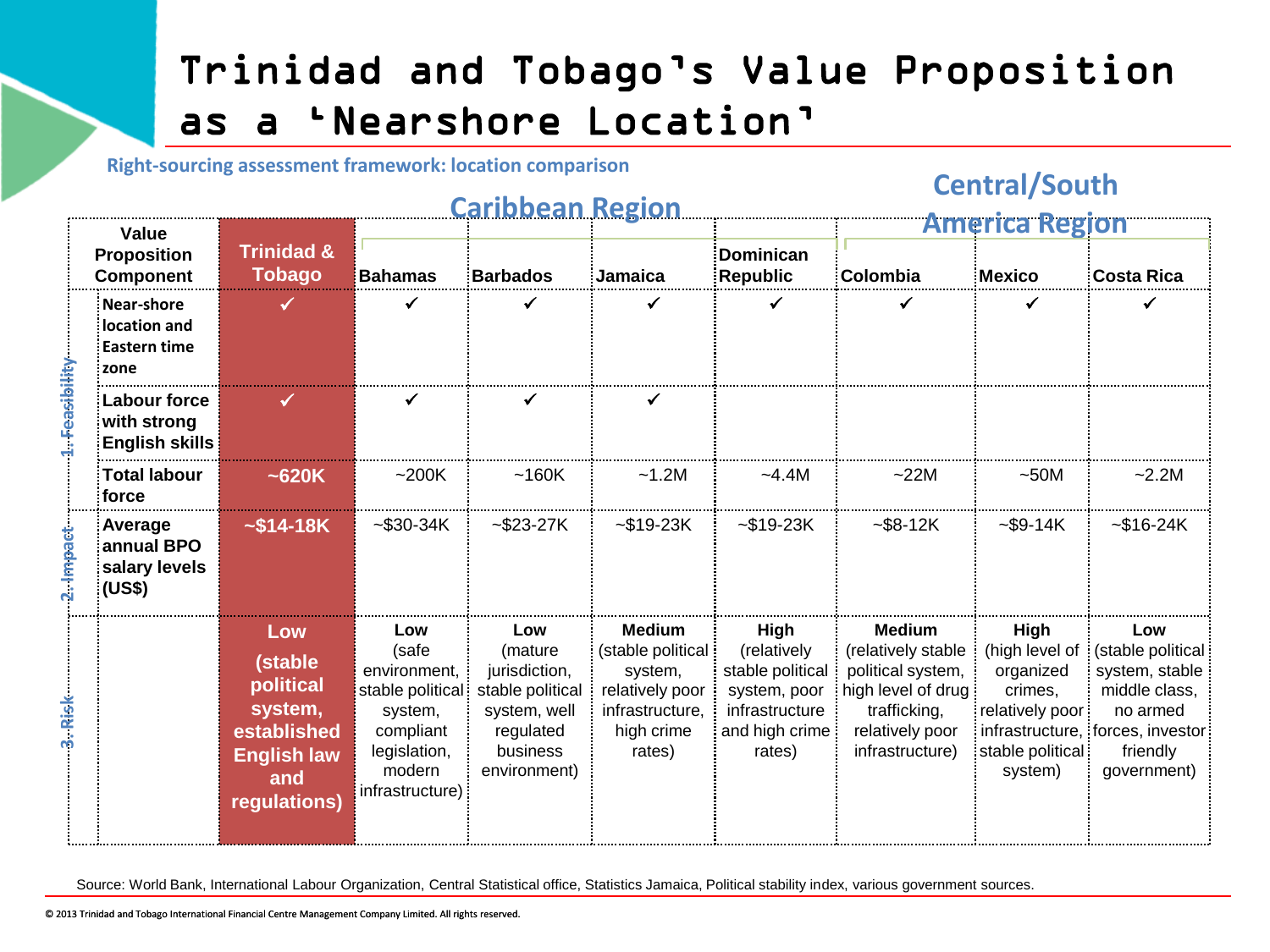# Targets for Initial Phase

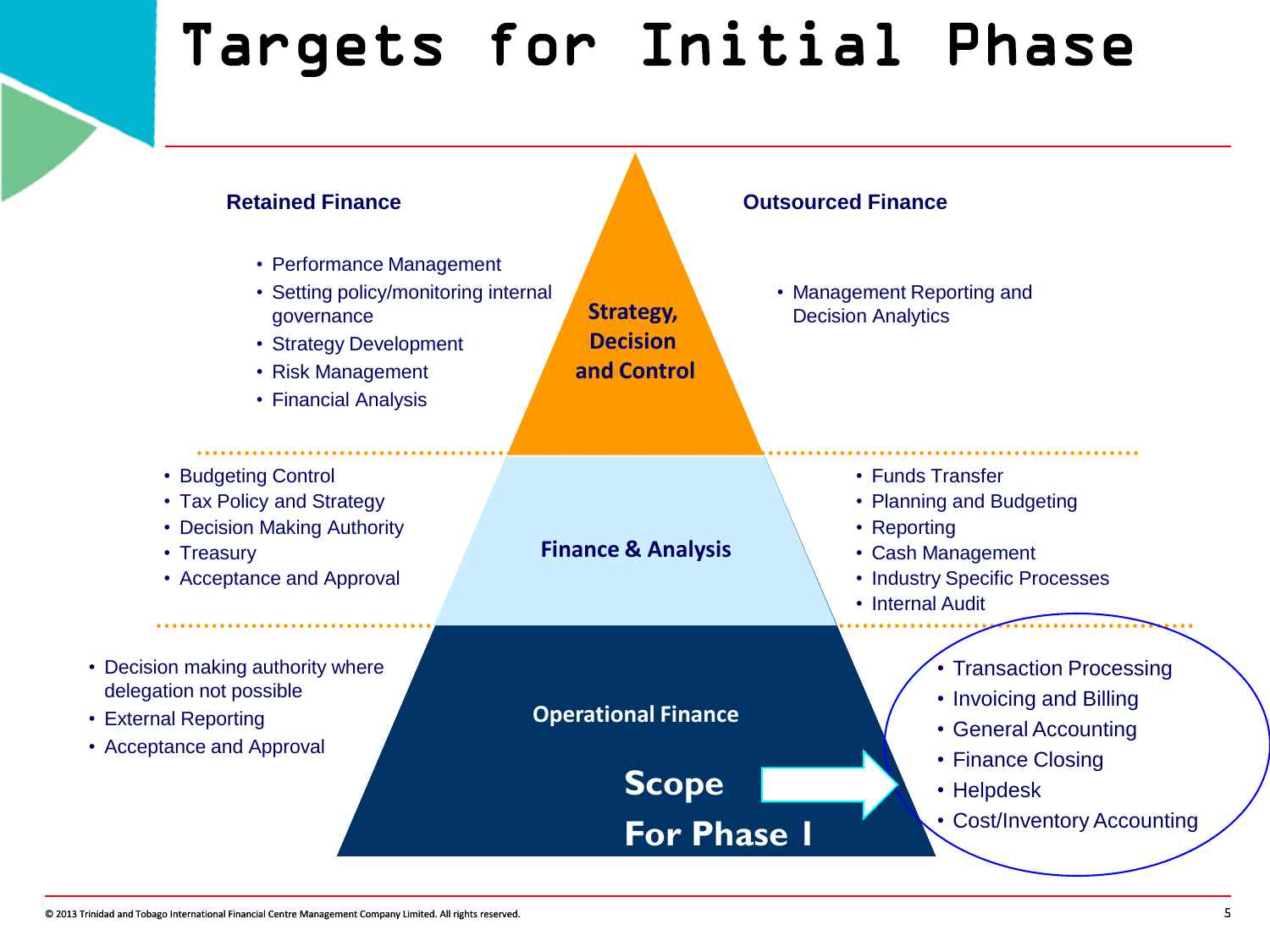# Achievements to date

- Scotiabank Shared Services Centre established - August 2012
- MOU Signing with Quatrro Global Service and CE Payments Ltd - December 2013
- The launch of Trinidad and Tobago"s first Business Process Outsourcing Training Pilot Programme - March 2014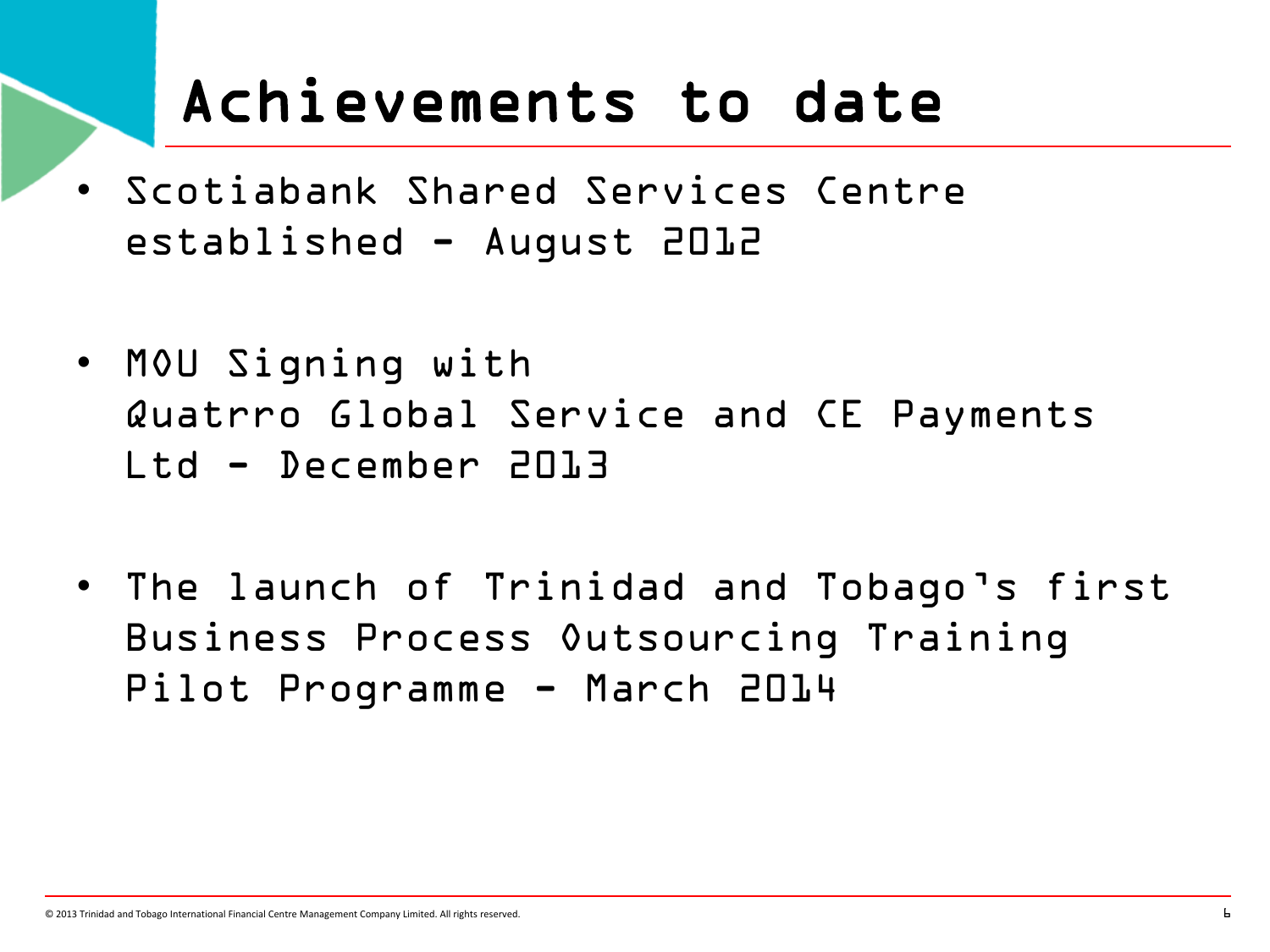# CAPITAL MARKETS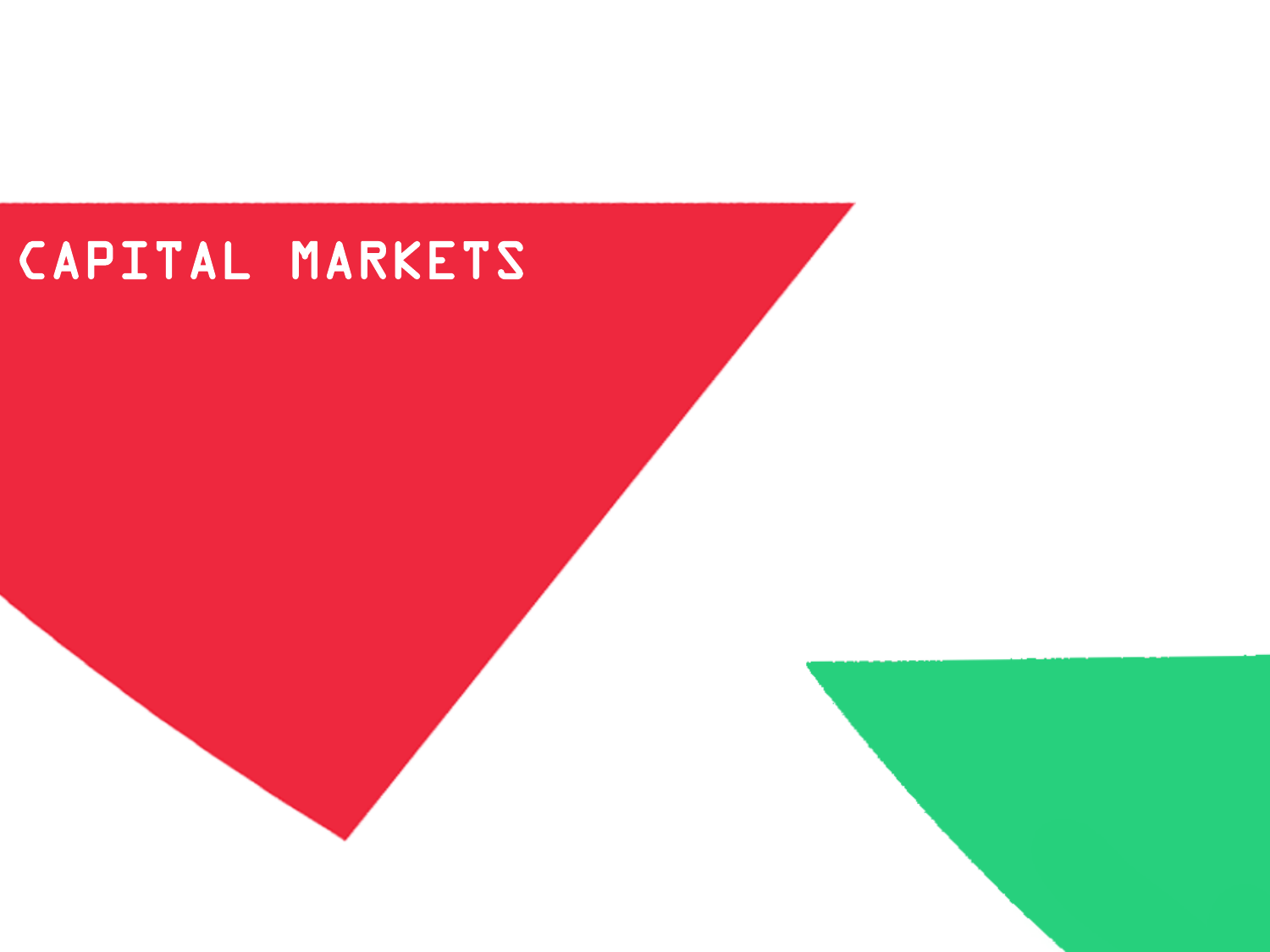A well functioning Capital Markets "ecosystem" helps deliver on overall public policy objectives by intermediating capital efficiently amongst "principals"

#### **OVERALL OBJECTIVES**

#### • Promote **growth of overall economy 1**

- Improved access to capital (operating, growth)
- Complementary to bank lending
- Direct employment as an economic sub-sector
- Meet **investor objectives**, across risk-return spectrum and time horizons, e.g. long-term retirement obligations; near-term cash management **2**

#### • Provide tools for **risk management** needs of: **3**

- Individual corporations, e.g. currency risk
- Financial institutions, e.g. asset-liability management
- Governments, e.g. diversification across sectors and market actors
- Develop a mechanism for **price discovery** across asset classes **4**

#### • Promote **improved financial disclosure** and **corporate governance**

**5**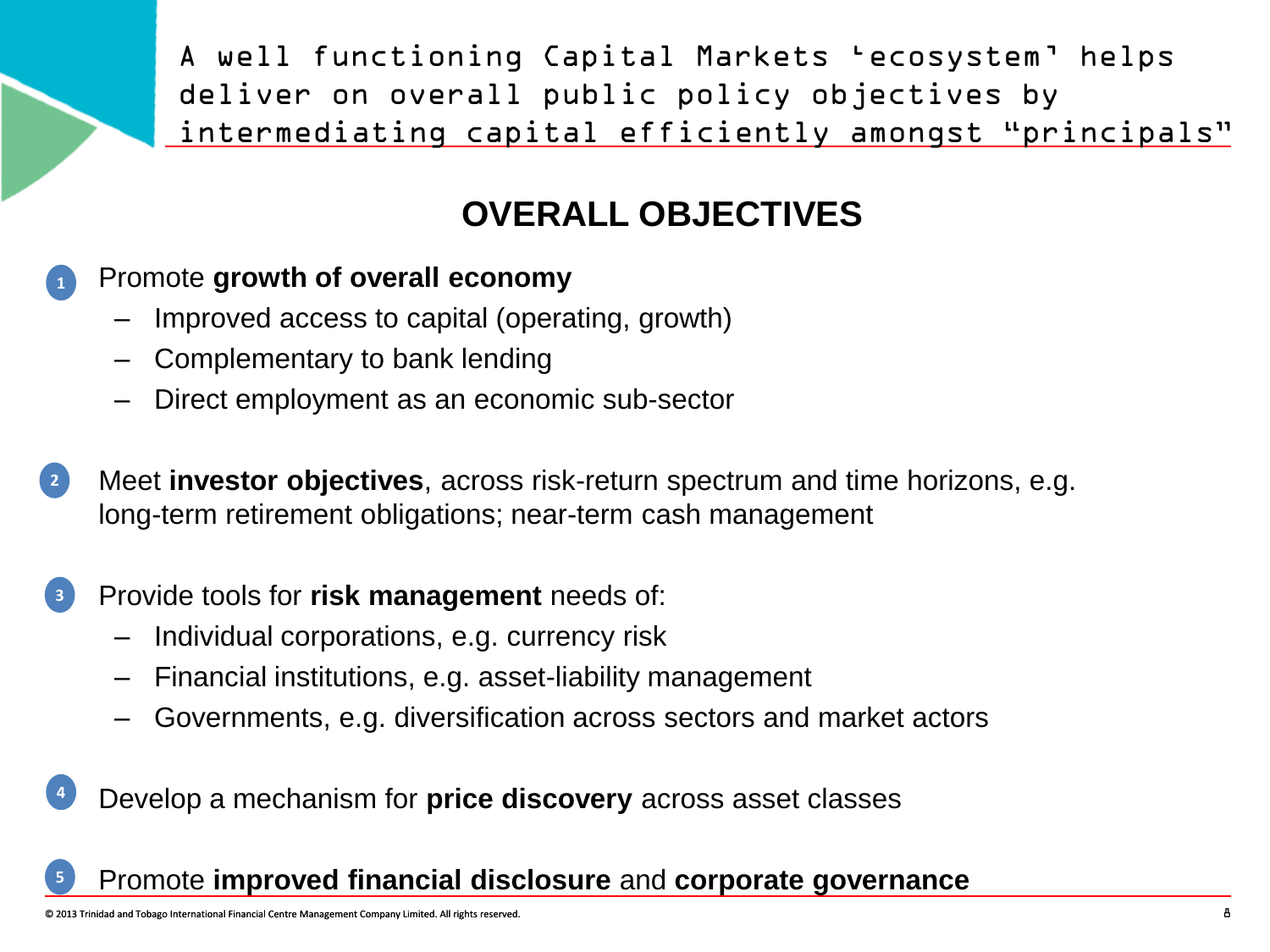## TTIFC"s Capital Markets Development Agenda 2013-2014

#### **Capital Providers**

- **1. Systematize Government Bond Calendar -** improves the pricing of fixed income securities, increasing the amount of government and corporate debt issued.
- **2. Shelf Registration -** simplify securities registration process and set up process to facilitate issuance (i.e. Improve access to capital in times of need).
- **3. Creation of active market to fund local and regional businesses -** increasing the listings
- **4. Private Equity/Venture Capital -** serve as regional centre for issuance of quasi-debt and equity funding, expand beyond domestic investors/businesses.



#### **Market Enablers**

- 
- **1. Adoption of Credit Ratings** Promoting price discovery across asset classes via effective utilization.
- **2. International Partnerships and Recognition Benchmarking ourselves against established IFCs around the** world.
- **3. Trinidad and Tobago Institute of Finance**  Development of best practices in financial managementworking with different educational bodies, creating the syllabus required.
- **4. Investor Protection Legislation**  (IFC Unique Legislation)- under review.
- **5. Capital Market Participant Program** Assessment of the awareness, knowledge and decision-making process of businesses when selecting methods of financing.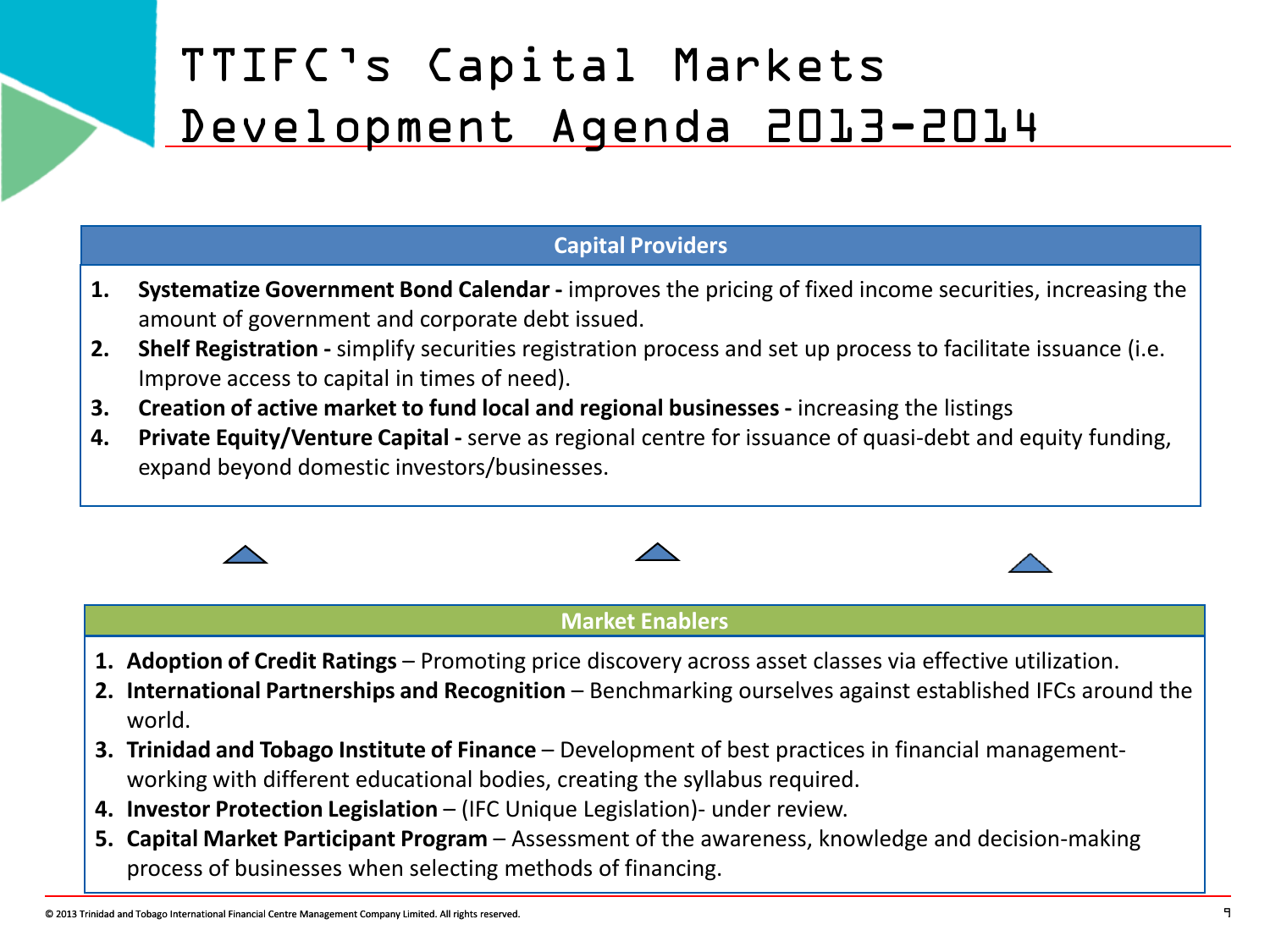### VENTURE CAPITAL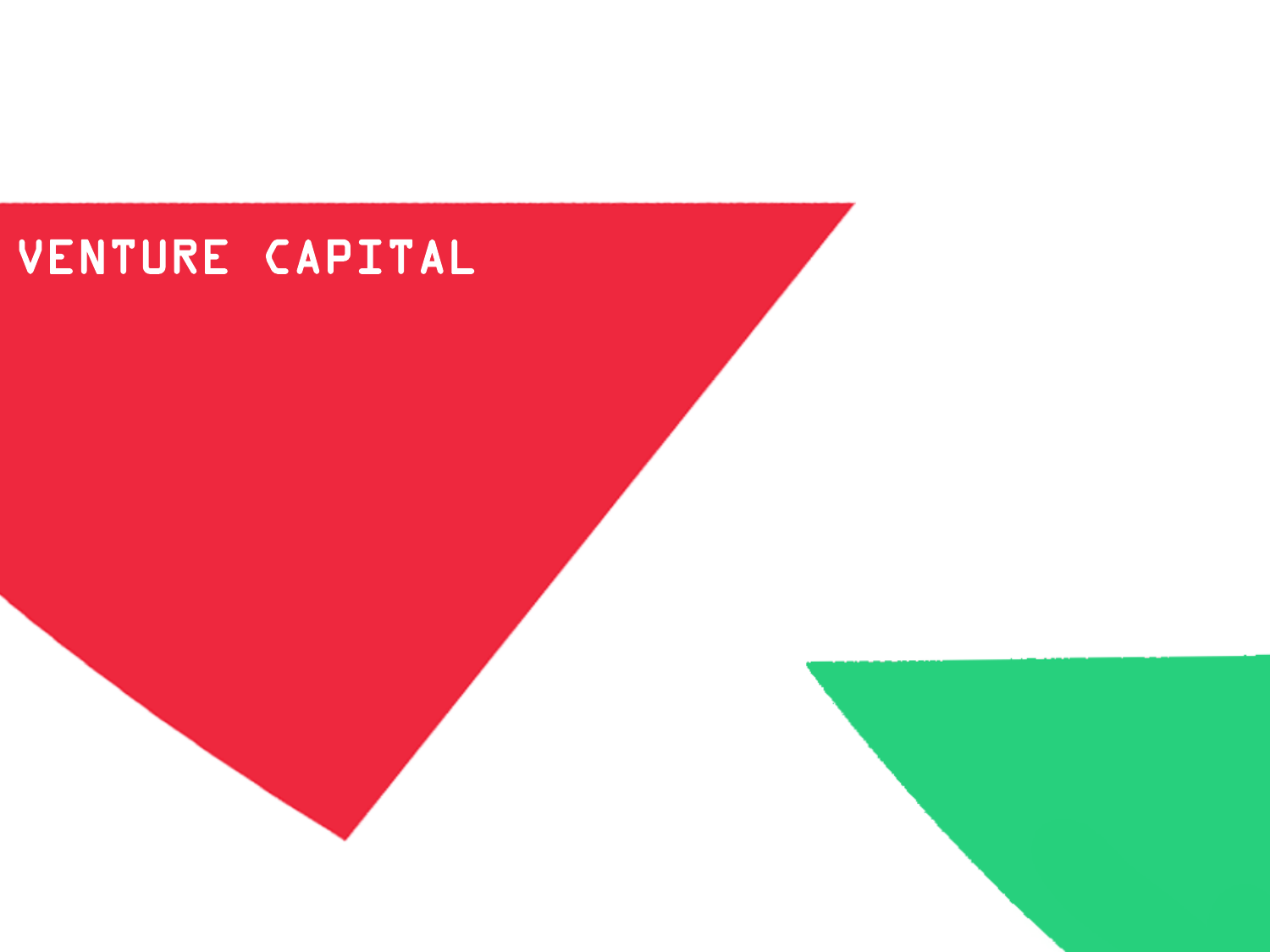# Role of Venture Capital

- Important component of financial system
- Need for cash-flow based financing in start-up and early stage, and to accelerate expansion
- Banks not suited for this Trend is toward tighter regulation of commercial banks with higher capital and liquidity requirements
- Separate vehicle needed with particular expertise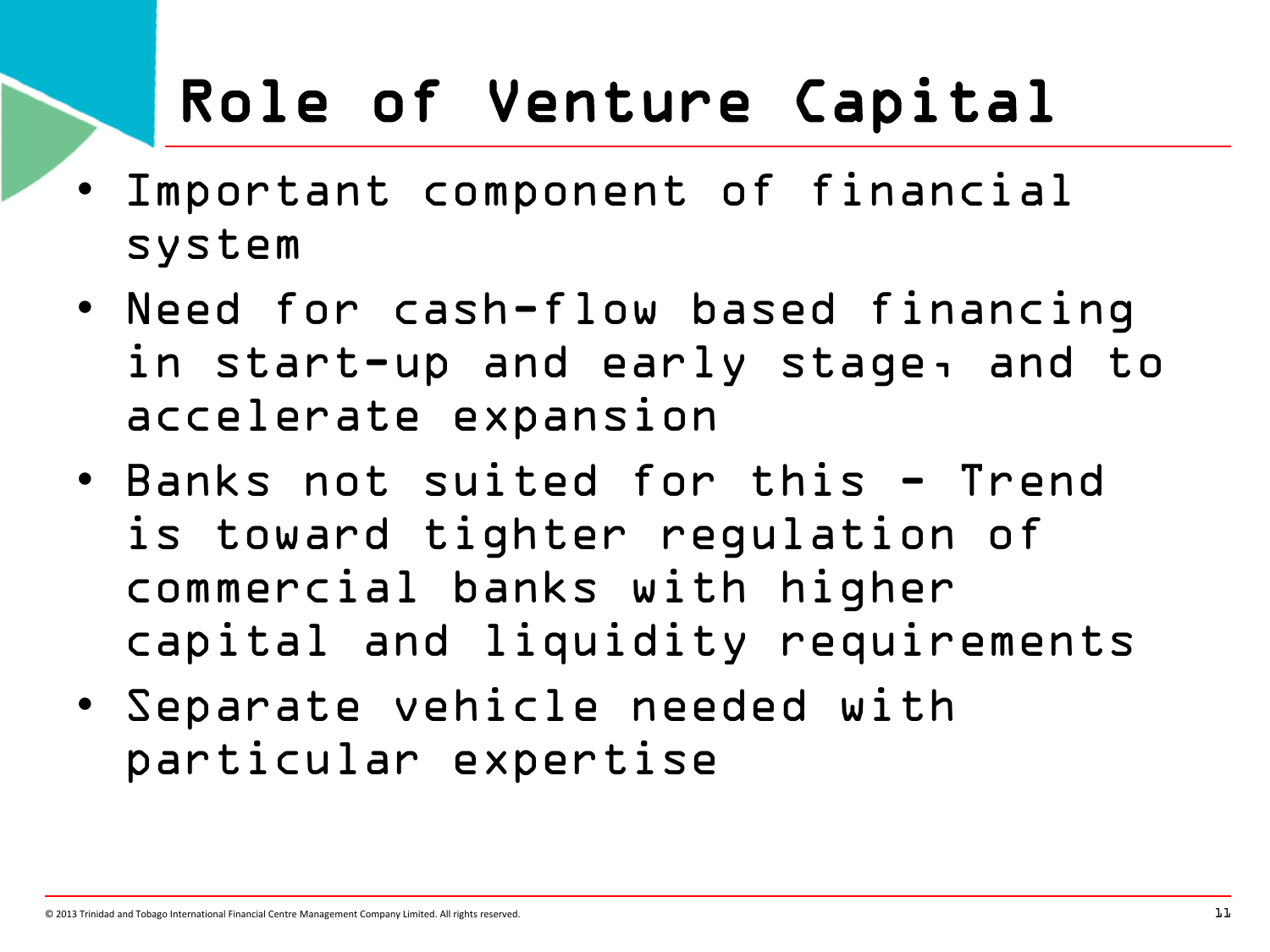### Closing the Risk Adjustment Gap

- Traditional Venture Capital Models
	- Viability depends on realisations of long-term capital gains from sales of equity participations
	- To cover write-offs and lacklustre performances from the majority of investments, a few must be exited at high multiples
- One approach being considered is that of achieving more even portfolios – fewer failures and fewer stars
	- Shift from dependence upon capital gains to participating in the gross sales of the investee companies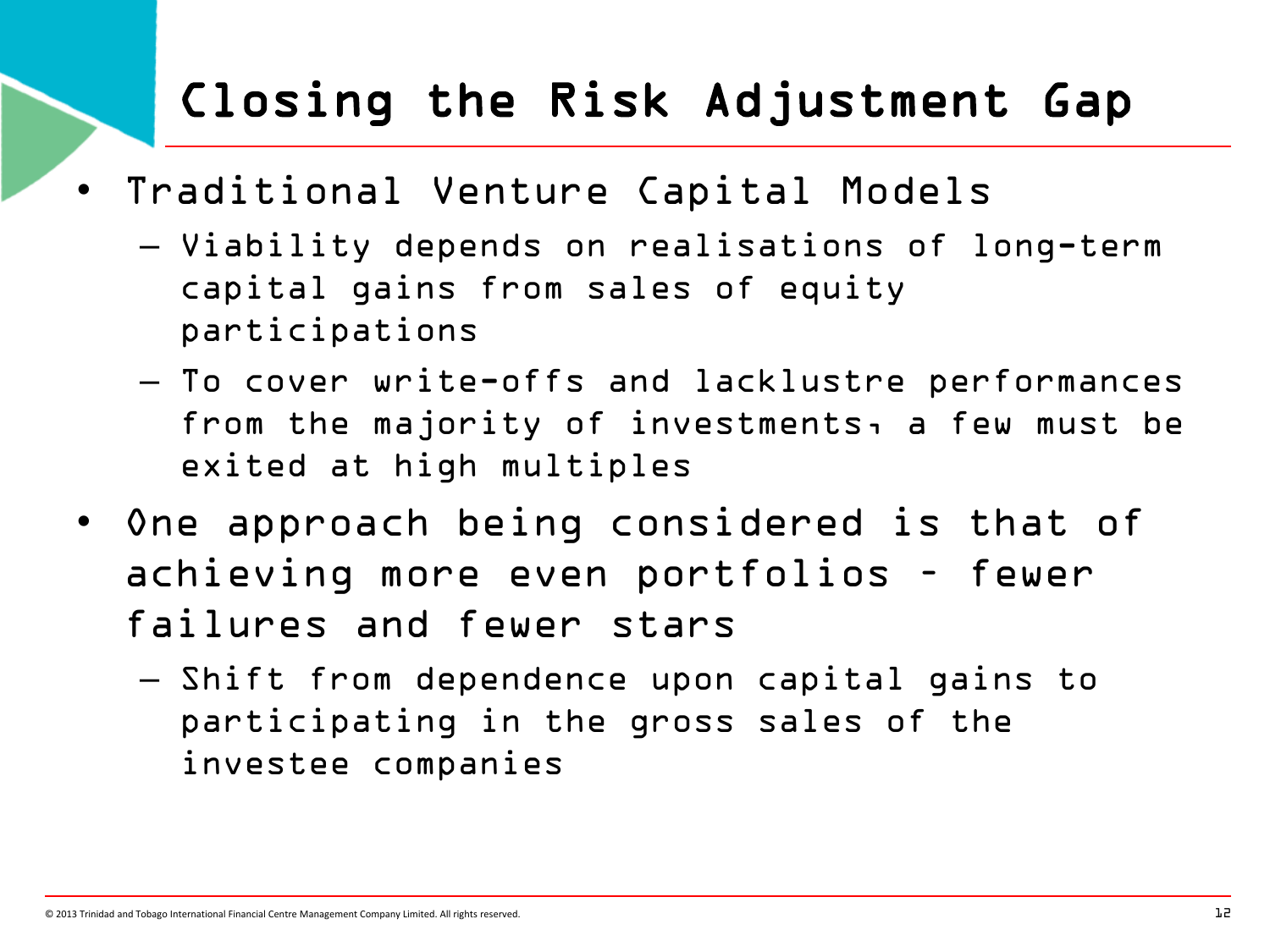### Example of a Shareholder Loan Investment (in USD)

| Assumptions:                                                                                              |                                                    |  |  |  |
|-----------------------------------------------------------------------------------------------------------|----------------------------------------------------|--|--|--|
| SME's required expansion financing:                                                                       | 500,000                                            |  |  |  |
| Entrepreneur's pre-investment equity:                                                                     | 200,000                                            |  |  |  |
| <b>Structure of Investment:</b>                                                                           |                                                    |  |  |  |
| Fund's equity contribution:                                                                               | 100,000 (for 33% of shares<br>of the investee SME) |  |  |  |
| Shareholder loan from the Fund:                                                                           | 400,000                                            |  |  |  |
| Total investment:                                                                                         | 500,000                                            |  |  |  |
| <u>Terms of Shareholder Loan:</u>                                                                         |                                                    |  |  |  |
| Base interest rate on loan:                                                                               | $52 = \text{local prime}$<br>minus 100 to 200 bps  |  |  |  |
| Royalty as $\boldsymbol{\lambda}$ of turnover:                                                            | 3% of gross sales paid monthly                     |  |  |  |
| 5 years, amortized at 25% of principal p/a after<br>Term of loan:<br>a one-year grace period on principal |                                                    |  |  |  |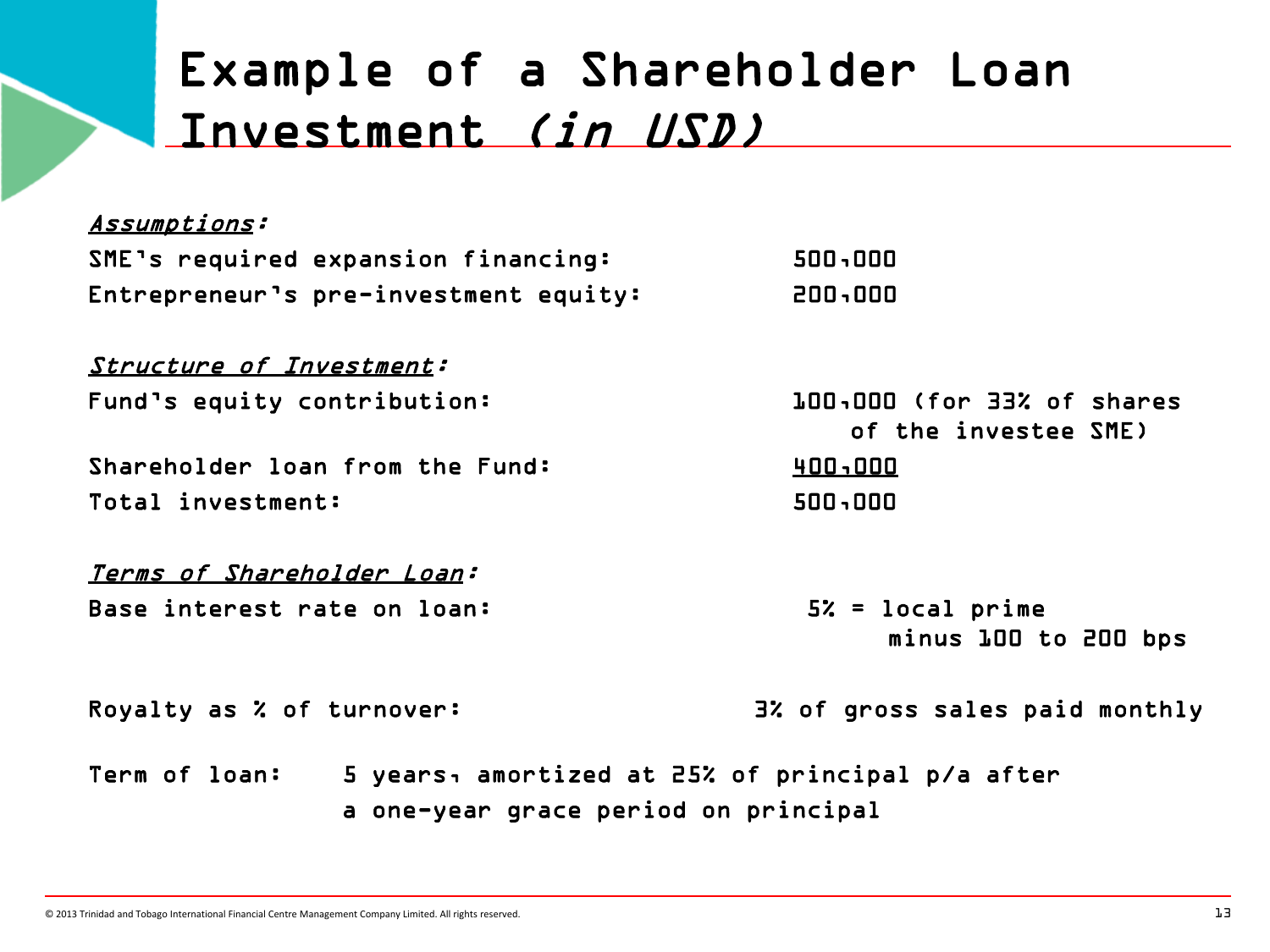### Example of a Shareholder Loan Investment (in USD)

Terms of the Equity Portion of the Investment:

Dividends distribution requirement: None

Collateral requirement: All available collateral, plus pledge of shares, but no requirement of 100% collateral coverage

Share buy-back exit price: Pre-established nominal multiple of original purchase price (e.g., 3 times) – or – a pre-established fraction of gross sales in the year prior to exit

"Tag-along" rights: If exited by acquisition or IPO, the investor has right to receive same price per share as investee principal(s)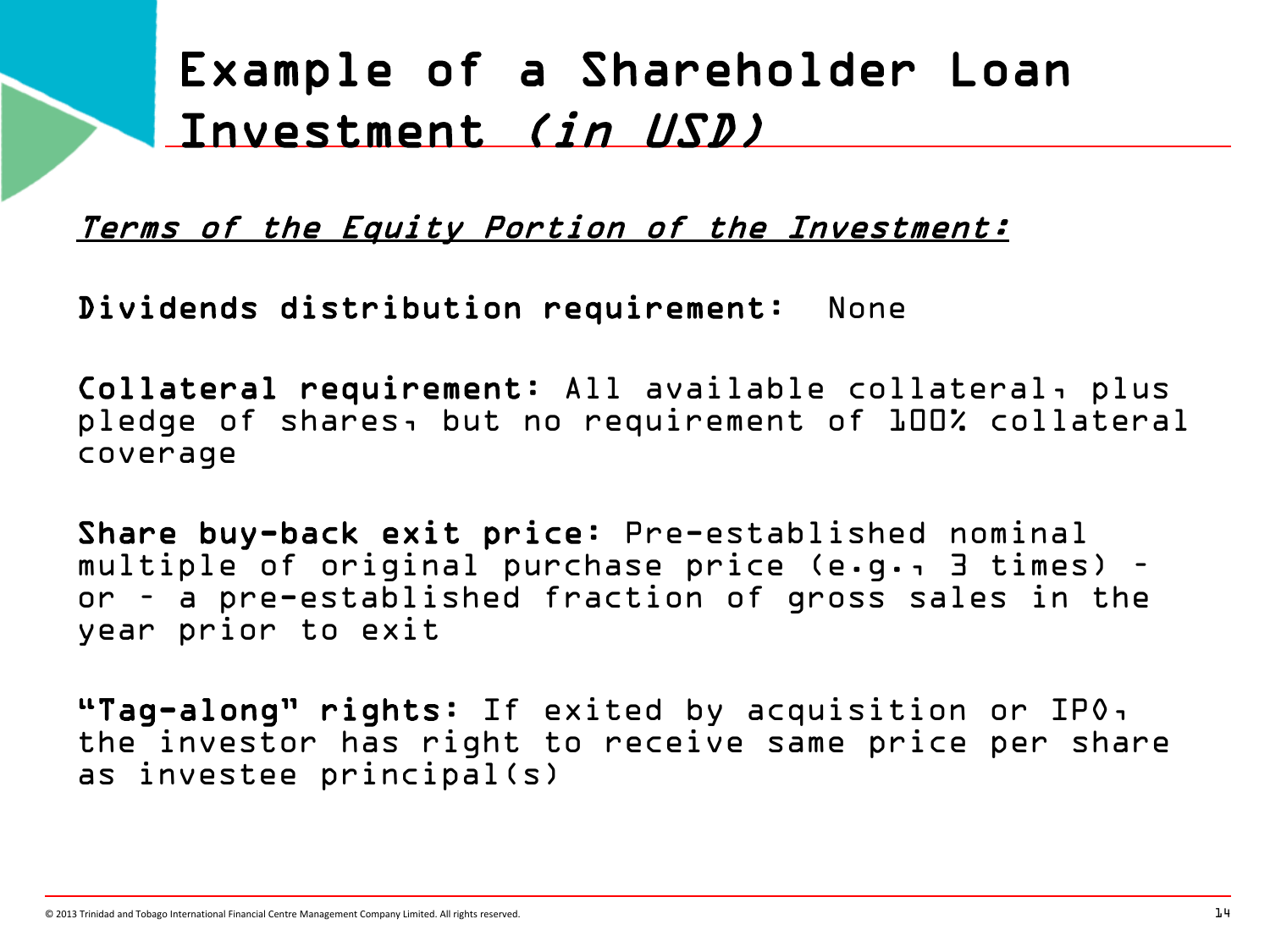## Closing the Risk Adjustment Gap

Idea is to:

 $V$  Link Returns to Performance  $\checkmark$  Provide Mid-Long Term financing  $\checkmark$  Technical assistance  $\checkmark$  Cash flow based financing  $\checkmark$  Self Liquidating  $\checkmark$  Affordable repurchase price of equity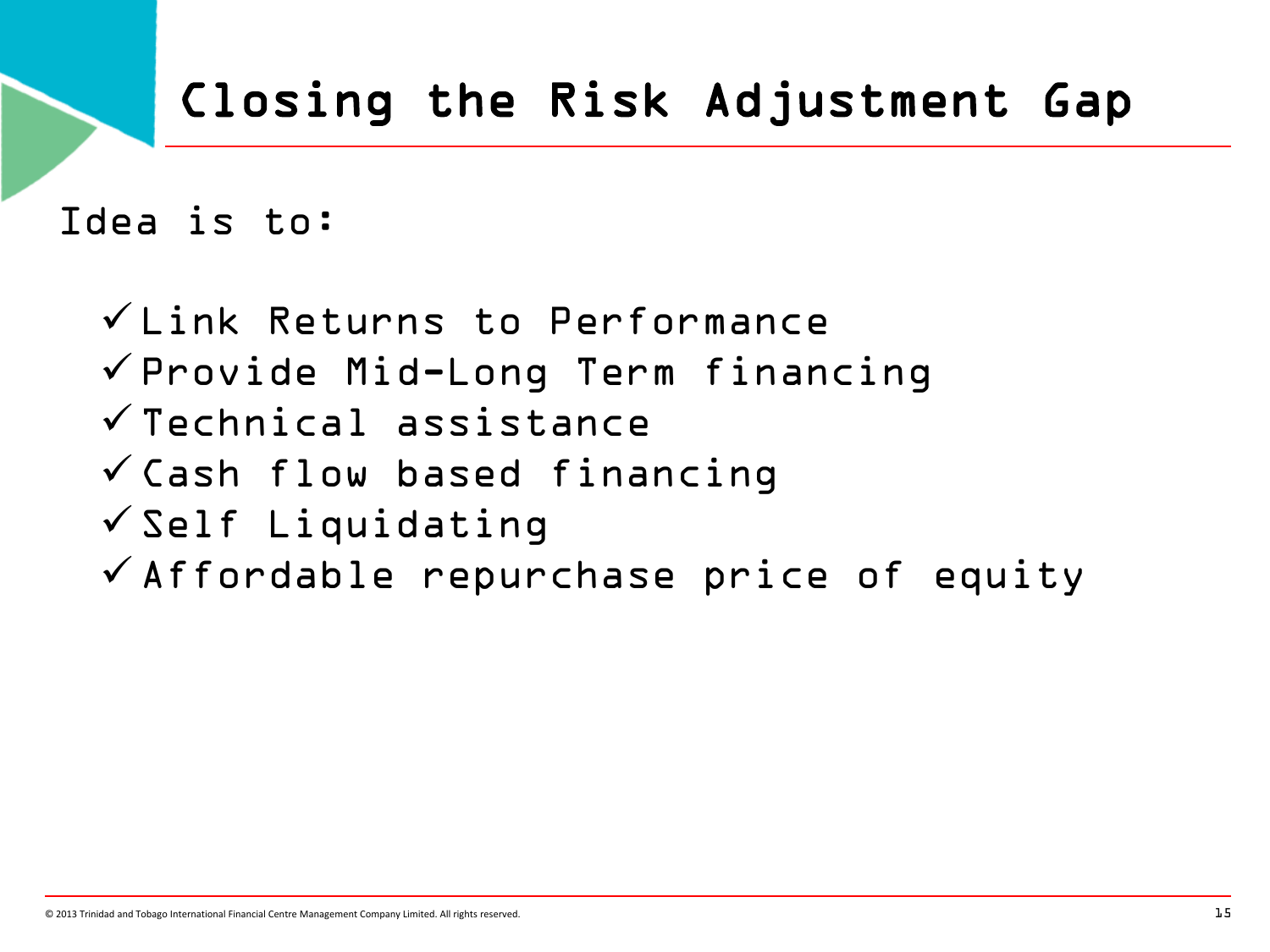# Fund Considerations

- 1. Several funds (each sector specific) may be required for the critical mass needed
- 2. May need to be regional in coverage
- 3. Funding can come from multi-lateral development institutions, government and the local private sector
- 4. Funding from the Government preferably not in the form of equity and with no direct control or influence on management
- 5. Selecting the right Fund Manager and Investment Officers critical to success.